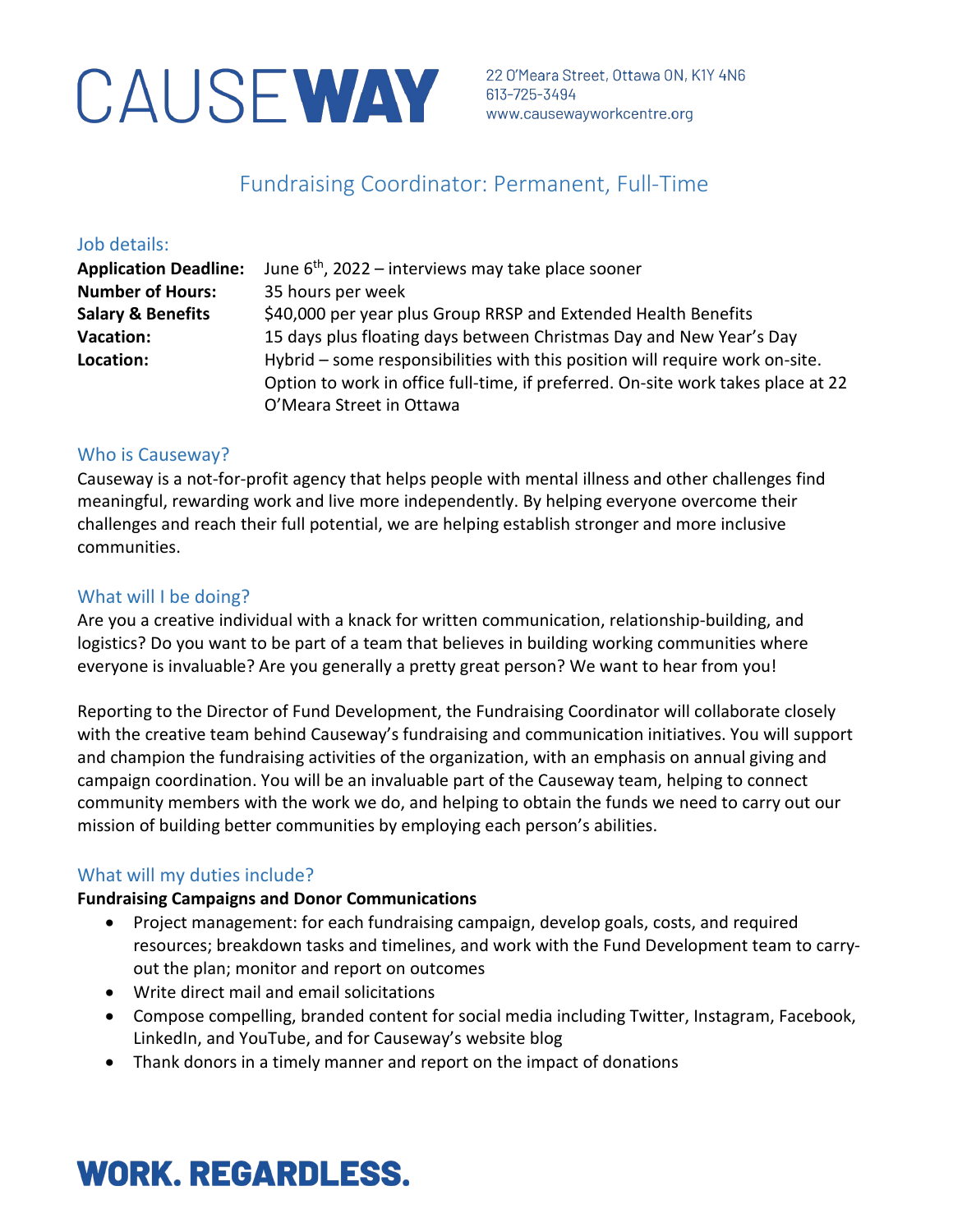# CAUSE WAY 313-725-3494<br>WAY 613-725-3494<br>WWW.causewayworkcentre.org

22 O'Meara Street, Ottawa ON, K1Y 4N6

- Carry out the donor stewardship plan, and develop/update stewardship tools such as welcome packages
- Issue donor tax receipts in accordance with CRA guidelines and organizational practices
- Research and identify new opportunities for fundraising and community engagement
- Engage businesses for partnership in areas such as silent auction donations and sponsorship
- Participate in the development of annual goals and update the organizational campaign calendar
- Update Causeway's web pages related to fundraising, along with Causeway's profile on external fundraising sites to keep them current
- Write stories that demonstrate the impact of the work we do
- Assist in the creation and dissemination of communications related to events (eg. invitations, posters, reminders, thank-yous)
- Assist in the creation of case for support and planned giving materials

### **Data Analysis and Reporting**

Data analysis and reporting is a key way we measure our campaigns and the effectiveness of our fundraising and communication efforts.

- Enter all donations into donor management CRM and ensure accuracy of gift coding
- Create and pull reports from our donor management CRM
- Gather data from Mailchimp, social media platforms, and the website
- Create graphs and narratives to accompany data
- Develop a bimonthly fundraising report for the staff team and the Board of Directors
- Reconcile donations to the bank account

## What will I bring to the organization?

- University/College diploma or equivalent experience
- Relevant annual giving fundraising and donor relations experience and/or education preferred
- Prior work or volunteer experience in a nonprofit or registered charity preferred
- Ability to build strong relationships with internal and external stakeholders
- Experience coordinating projects from start to finish
- Experience with social media management for organizations is an asset
- Experience working with databases/CRMs
- Awareness of the regulatory environment for registered charities and attention to detail for compliance with CRA regulations related to fundraising
- Good judgement and decision making skills
- Self-motivated and independent worker, skilled at prioritizing multiple projects
- Excellent analytical skills and attention to detail
- Effective interpersonal skills, capable of exercising independent judgment, initiative and flexibility
- Desire to learn and grow
- Commitment to equity, diversity, and inclusion, and living out those values

# **WORK. REGARDLESS.**